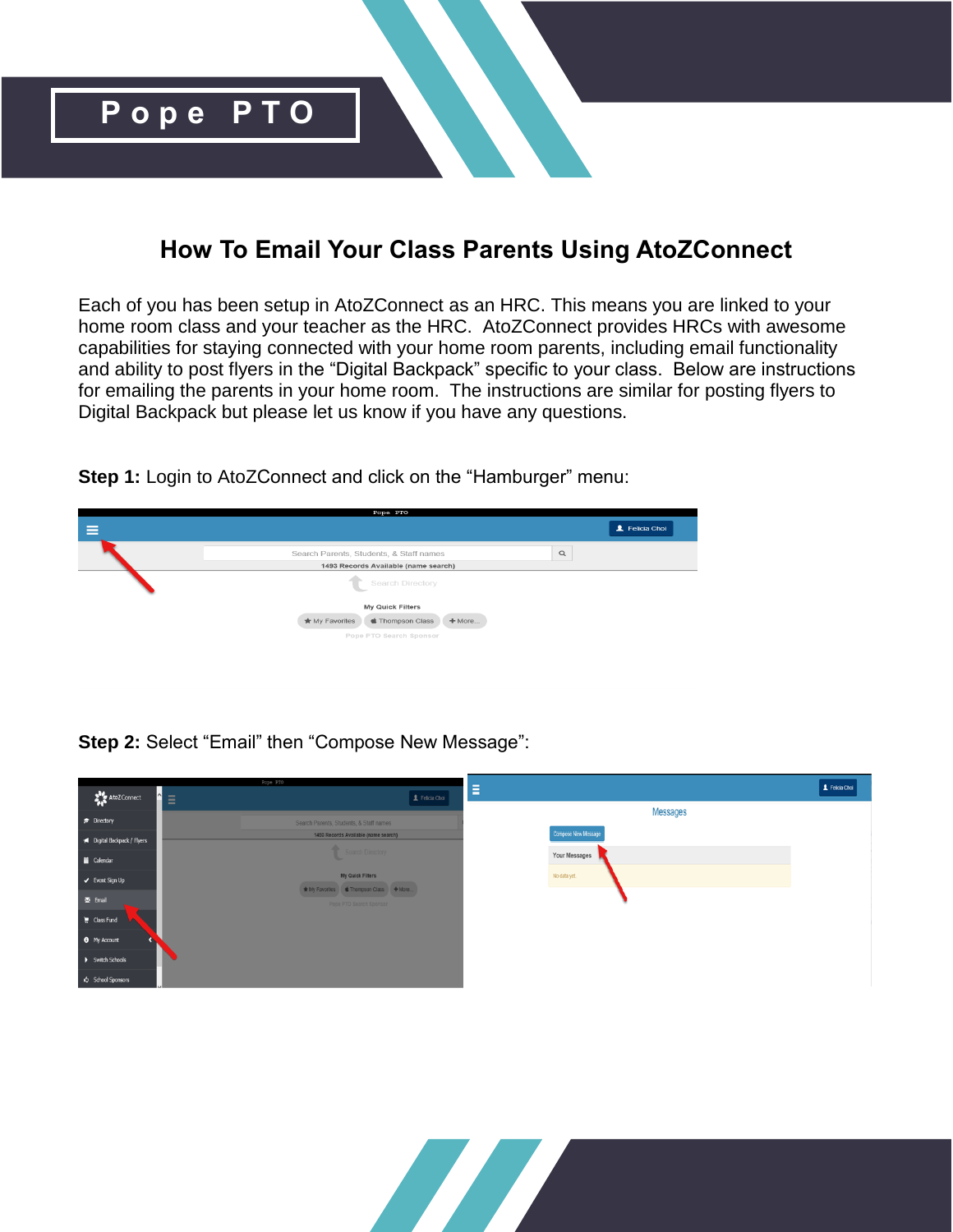

**Step 3:** Choose "Your Role As" for HRC and then choose the "Email" option. Continue on through the steps 1-4 to compose and send your email.

| Pope PTO                                                                                                                                                                                                                                                                                                                                                                                                            |              |
|---------------------------------------------------------------------------------------------------------------------------------------------------------------------------------------------------------------------------------------------------------------------------------------------------------------------------------------------------------------------------------------------------------------------|--------------|
| Ξ                                                                                                                                                                                                                                                                                                                                                                                                                   | Felicia Choi |
| pse M<br>pge<br>$\overline{3}$<br>$\overline{2}$<br>4<br>Sender<br>Compose<br>Recipients<br>Review<br>Your Role As*<br>Assists Bethany Thompson (Teachers) as Home Room Coordinators (HRC)<br>Display Name*<br>Felicia Choi (Home Room Coordinators (HRC) for Bethany Thompson)<br>Reply To*<br>felicia.choi@mail.com<br>From Email<br>feliciachoi-5042450<br>Select Message Type *<br>SMS<br>$\checkmark$<br>Email | $\checkmark$ |
|                                                                                                                                                                                                                                                                                                                                                                                                                     |              |
| <b>Next</b><br><b>Cancel Message</b><br>Delete This Draft                                                                                                                                                                                                                                                                                                                                                           |              |

When composing your message, you can use "Merge Fields" that will then auto-populate with each parent's information (i.e. the example below would display in the email as "Dear Felicia,").

| Subject                       |                                                   |                                  |                  |         |  |              |
|-------------------------------|---------------------------------------------------|----------------------------------|------------------|---------|--|--------------|
| <b>Merge Fields</b>           |                                                   |                                  |                  |         |  |              |
| First Name                    |                                                   |                                  |                  |         |  | $\checkmark$ |
| <p> Source</p>                | $\left[\frac{1}{\mu}\right]$<br>$X$ $\Box$ $\Box$ | $\blacktriangleleft$<br>$\geq$   | ABC <sub>+</sub> |         |  |              |
| $\mathbb{H}^+ =$<br>$\dot{ }$ | Normal<br>$\overline{\phantom{a}}$                | Font<br>$\overline{\phantom{a}}$ | δč<br>Size *     | $A - A$ |  |              |
| Dear %first_name%,            |                                                   |                                  |                  |         |  |              |
|                               |                                                   |                                  |                  |         |  |              |